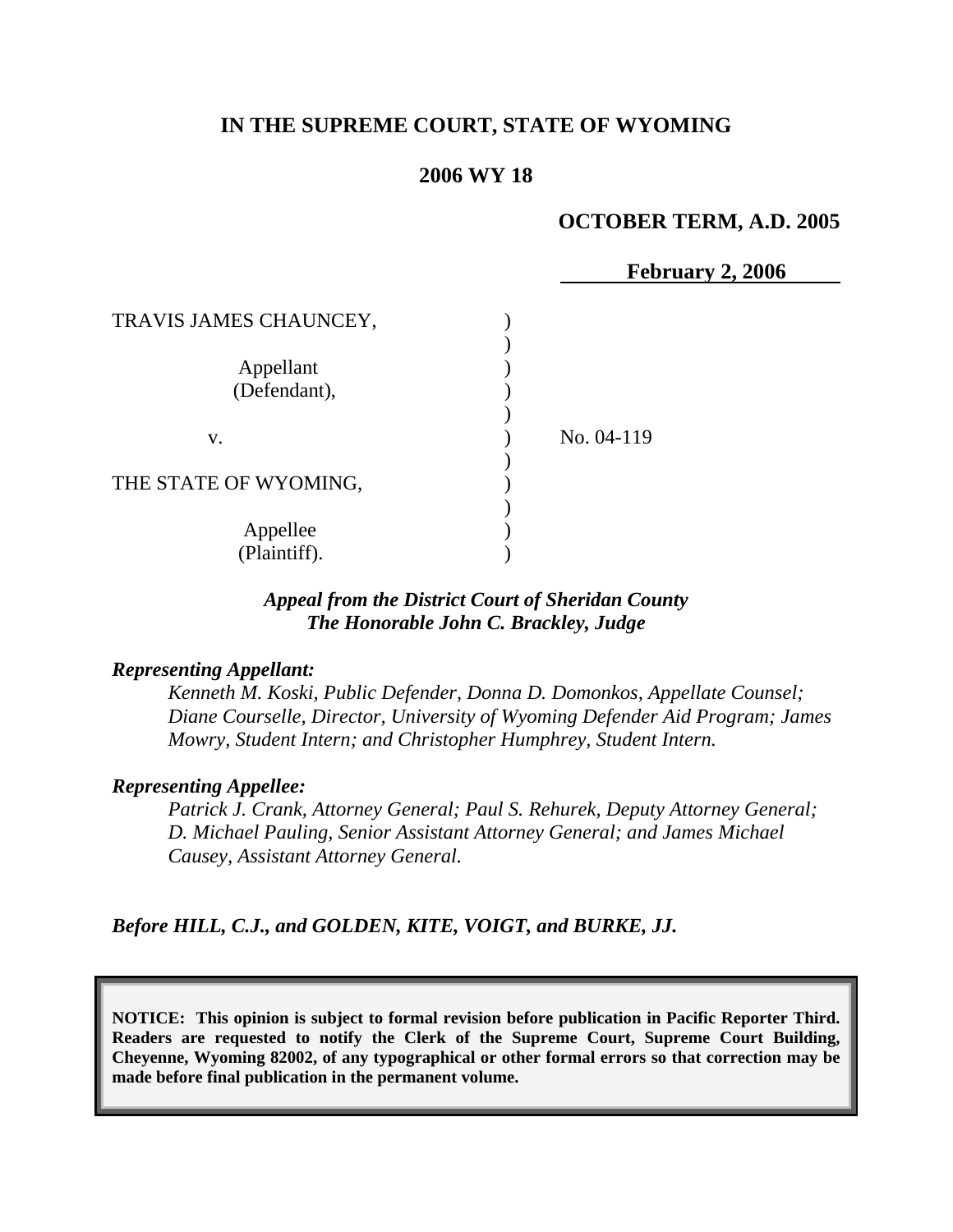#### **VOIGT**, **Justice**.

[¶1] In November 2003, a jury found Travis Chauncey (the appellant) guilty of two felonies: one count of conspiracy to deliver a controlled substance to a person under eighteen years of age in violation of Wyo. Stat. Ann. §§ 35-7-1031(a)(i), 35-7-1036(a), and 35-7-1042 (LexisNexis 2005); and one count of delivery of a controlled substance to a person under eighteen years of age in violation of Wyo. Stat. Ann. §§ 35-7-1031(a)(i) and 35-7-1036(a). On appeal from the judgment and sentence, he claims that he did not receive a fair trial because two exculpatory statements were not disclosed to him pursuant to *Brady v. Maryland*, 373 U.S. 83, 83 S.Ct. 1194, 10 L.Ed.2d 215 (1963). We affirm.

### **ISSUE**

[¶2] Whether the appellant's due process rights were violated because the prosecution failed to provide him with reports from two law enforcement interviews?

### **FACTS**

[¶3] During the late-night hours of October 27, 2002 or early-morning hours of October 28, 2002, CS, a sixteen year-old female, and eighteen year-old Joseph Onkka (Onkka) went to the home of the appellant and his girlfriend, Stephanie Doherty (Doherty), to pick up methamphetamine.<sup>[1](#page-1-0)</sup> CS obtained a small amount of methamphetamine and, after making various stops to purchase paraphernalia used to smoke the drug, CS and Onkka parked in a secluded spot and proceeded to use the methamphetamine. In due course, they were approached by police officers and CS admitted to possessing methamphetamine and later told the officers that she had received it from the appellant and Doherty.

[¶4] The appellant and Doherty were both charged with conspiracy to deliver a controlled substance to a person under eighteen years of age in violation of Wyo. Stat. Ann. §§ 35-7-1031(a)(i), 35-7-1036(a), and 35-7-1042. The appellant was also charged with one count of delivery of a controlled substance to a person under eighteen in violation of Wyo. Stat. Ann. §§ 35-7-1031(a)(i) and 35-7-1036(a).

[ $[$ [5] Doherty's trial began August 6, [2](#page-1-1)003<sup>2</sup> – three months before the appellant's trial. At Doherty's trial, CS was the State's primary witness. CS testified that she had talked to

<span id="page-1-0"></span> $1 \text{ CS}$  and Onkka did not intend to purchase the methamphetamine because CS had previously purchased a gram of methamphetamine from Doherty which was "short." CS intended to go that evening to pick up the remainder of the "shorted" gram.

<span id="page-1-1"></span> $2$  On the appellant's motion, the file in this case was supplemented with portions of the transcript from Doherty's trial.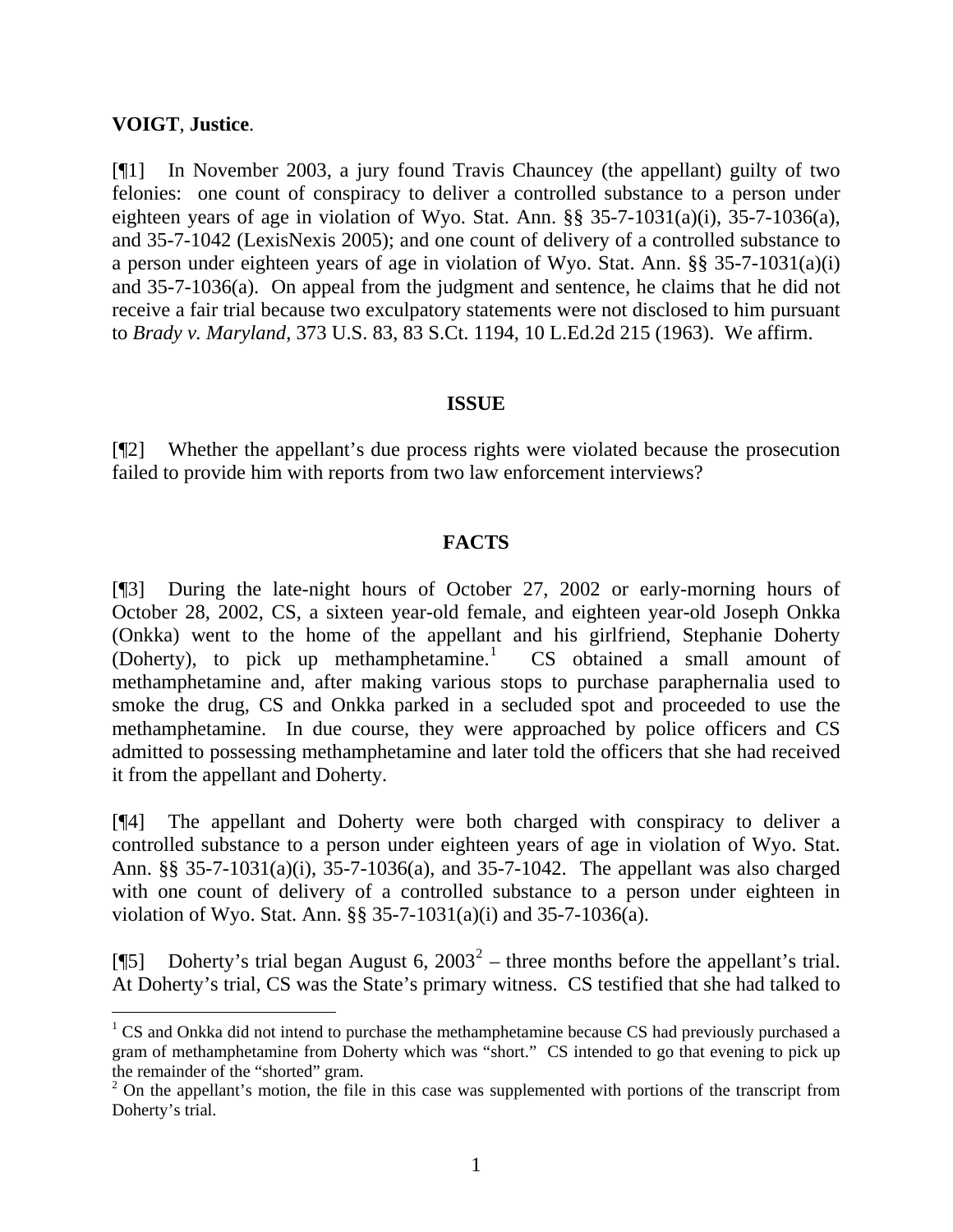Doherty in the morning or afternoon of October 27, 2002, and they had discussed CS finding buyers for some of Doherty's methamphetamine. Later that night, she called the appellant's home phone to speak with Doherty again. The appellant answered and, after CS identified herself, the appellant allowed her to talk to Doherty, who told CS that she could retrieve the methamphetamine owed to her. CS then picked up Onkka and called the appellant again to ask him if he wanted her "to come out there and get it real quick or what?" According to CS, the appellant responded, "Yeah."

[¶6] CS further testified that she met the appellant at his trailer and went with him into a back bedroom, where Doherty was sleeping. Onkka, meanwhile, waited in the living room. Doherty told the appellant to give CS some methamphetamine out of a camera case in the bedroom. The appellant and CS agreed on what "look[ed] like about" a quarter-gram and CS left with Onkka. Shortly thereafter, and once she and Onkka had used part of this methamphetamine, they were arrested. CS was cross-examined extensively about her drug use, previous arrests, and her ability to recall these events.

[¶7] Leanne Richardson (Richardson) testified in Doherty's defense. Richardson knew the appellant and Doherty and was dating the appellant's brother, Wes Chauncey. During October 2002, Richardson and Wes Chauncey were living with the appellant and Doherty in the appellant's trailer. Richardson also babysat for the appellant and Doherty. She testified that she often used drugs with CS, had given her a quarter- to a half-gram of methamphetamine during the morning of October 27 and that, in her opinion, this was the methamphetamine CS had been caught with later that night. According to Richardson, the appellant and Doherty had gone to sleep early in the evening on October 27 before CS arrived. In Richardson's version of events, CS asked her to "do" a bag of speed, but Richardson refused because she did not want to be caught using drugs while she was supposed to be watching the appellant's and Doherty's child. She testified that after she refused to use any methamphetamine, CS left the house. Richardson opined that CS "would lie to everyone. She would steal for anything she wanted." However, she also acknowledged that she had been in Wes Chauncey's bedroom all night, did not know how CS got in the trailer, and did not see her until she came to the bedroom door.

[¶8] On cross-examination, the prosecutor questioned Richardson about her involvement in "cooking" methamphetamine as well as her use of the drug. She also admitted that she had lied in many prior statements to the prosecutor and the Wyoming Division of Criminal Investigation (DCI). Ultimately, a jury found Doherty guilty of conspiring to deliver a controlled substance to a minor.

[¶9] After discovery and the State's purported disclosure of *Brady* material, the appellant's trial began on November 5, 2003. The State's case was similar to the one it had presented at Doherty's trial. CS's testimony remained substantially the same as her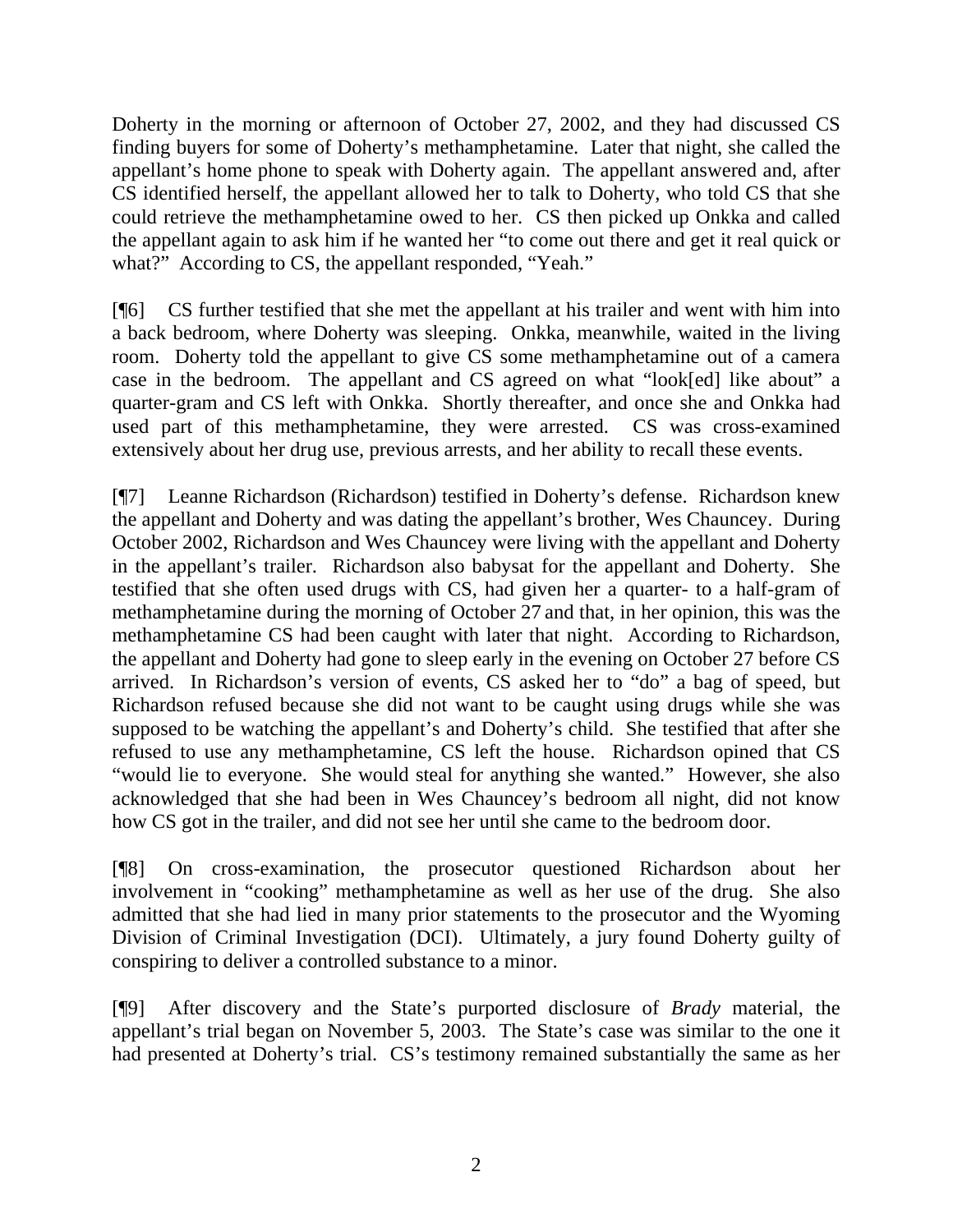testimony during Doherty's trial.<sup>[3](#page-3-0)</sup> Similar to the Doherty trial, CS was extensively questioned on cross-examination about previous probation, sentences to juvenile detention centers, failed drug tests, past drug use, and her ability to remember the events and details of the night in question. She was also impeached regarding inconsistencies in her testimony.

[¶10] Appellant called Doherty as his only witness. She had already been found guilty in her trial and, at appellant's trial, she testified that she had sold the methamphetamine to CS and that the appellant was not involved in the transaction. Nevertheless, the jury found the appellant guilty of both counts.

[¶11] While awaiting sentencing in the Sheridan County Detention Center, the appellant obtained information from another inmate, Paul Gunnett (Gunnett), that the appellant believed to be exculpatory. Included in the material Gunnett provided to the appellant were two summaries of interviews conducted by DCI – one of CS and another of Richardson. The appellant filed a motion for a judgment of acquittal or for a new trial based on *Brady* and its progeny because the State had not previously disclosed these statements to the appellant. A hearing on this motion and the appellant's sentencing hearing were set for December 13, 2003. The district court denied the motion and proceeded with sentencing. On February 4, 2004, judgment was entered sentencing the appellant to two concurrent terms of not less than  $six - nor$  more than nine – years incarceration. The appellant now appeals that judgment.

# **STANDARD OF REVIEW**

[¶12] The United States Supreme Court stated in *Brady v. Maryland*, 373 U.S. 83, 87, 83 S.Ct. 1194, 1196-97, 10 L.Ed.2d 215 (1963), that "suppression by the prosecution of evidence favorable to an accused upon request violates due process where the evidence is material either to guilt or to punishment, irrespective of the good faith or bad faith of the prosecution." This rule exists to "ensure that a miscarriage of justice does not occur." *United States v. Bagley*, 473 U.S. 667, 675, 105 S.Ct. 3375, 3380, 87 L.Ed.2d 481 (1985).

[¶13] "The holding in *Brady v. Maryland* requires disclosure only of evidence that is both favorable to the accused and 'material either to guilt or to punishment.'" *Id*., 473 U.S. at 674, 105 S.Ct. at 3379 (*quoting Brady*, 373 U.S. at 87, 83 S.Ct. at 1196).

<span id="page-3-0"></span><sup>&</sup>lt;sup>3</sup> Again, CS testified that she had contacted the appellant and Doherty three times on October 27 and 28 before arriving at their home to pick up methamphetamine. However, at the appellant's trial, she testified that she did not speak to Doherty during the second call and instead arranged the transaction with the appellant.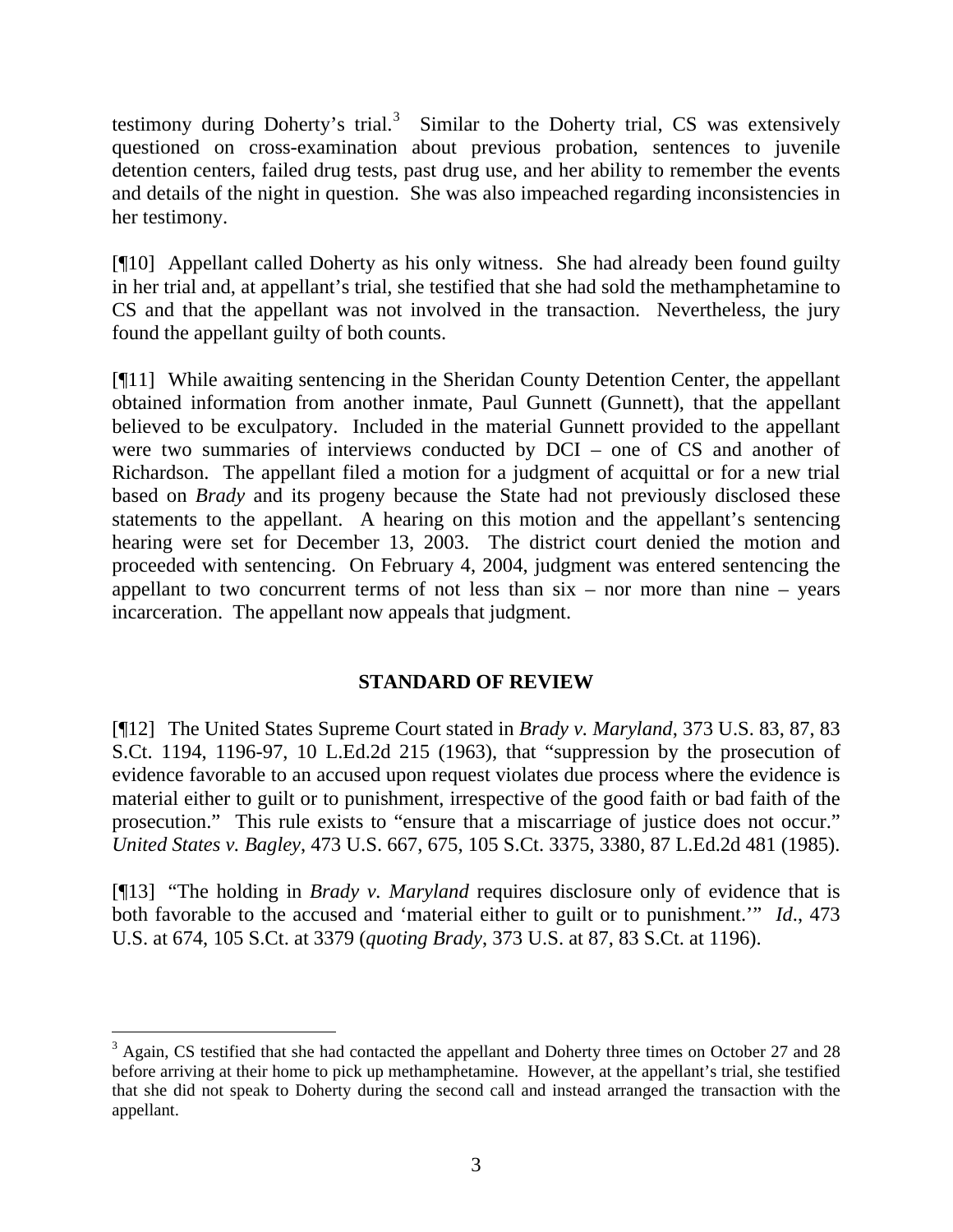In order to establish a *Brady* violation, a defendant must demonstrate that the prosecution suppressed evidence, the evidence was favorable to the defendant, and the evidence was material. *Helm v. State*, 1 P.3d 635, 639 (Wyo.2000). We have previously decided that the materiality of withheld evidence and its possible effect on the outcome of the trial are mixed questions of fact and law. *Id.* Generally, the denial of a motion for a new trial is reviewed for an abuse of discretion; however, a claim of failure to disclose evidence in violation of *Brady* is properly reviewed de novo. *United States v. Hughes*, 33 F.3d 1248, 1251 (10th Cir.1994).

*Davis v. State*, 2002 WY 88, ¶ 16, 47 P.3d 981, 985-86 (Wyo. 2002). It is wellestablished that "[f]avorable evidence includes impeachment evidence." *Davis*, 2002 WY 88, ¶ 18, 47 P.3d at 986; *see also Bagley*, 473 U.S. at 676, 105 S.Ct. at 3380 ("Impeachment evidence, however, as well as exculpatory evidence, falls within the *Brady* rule") and *Giglio v. United States*, 405 U.S. 150, 154, 92 S.Ct. 763, 766, 31 L.Ed. 2d 104 (1972) ("When the 'reliability of a given witness may well be determinative of guilt or innocence,' nondisclosure of evidence affecting credibility falls within this general rule."). The *Brady* rule also extends to evidence gathered by investigating officers but not actually known to the prosecutor. *Davis*, 2002 WY 88, ¶ 14, 47 P.3d at 985. Therefore, *Brady* and its progeny impose an affirmative duty on the prosecutor to learn of favorable evidence in the State's control and divulge such evidence to the defendant. *Id.*

### **DISCUSSION**

[¶14] The appellant received two documents prior to sentencing that he claims were exculpatory and should have been disclosed pursuant to *Brady*. The first was a summary of an interview with CS conducted by DCI on November 5, 2002. In that interview, CS detailed a methamphetamine distribution scheme devised by CS, Richardson, and Gunnett and identified twenty-seven people that she "sold methamphetamine to . . . and/or made arrangements for Richardson to sell methamphetamine to . . .." The appellant claims that this information was favorable to him and material to his guilt because "[t]he interview tends to show inconsistency in [CS's] statements to authorities, raises questions as to her credibility, and tends to show Mr. Chauncey's innocence."

[¶15] The second document at issue is an interview of Richardson conducted by DCI on January 7, 2003. In that interview, Richardson stated:

> Shortly after RICHARDSON met GUNNETT, RICHARDSON met Stephanie DOHERTY, who had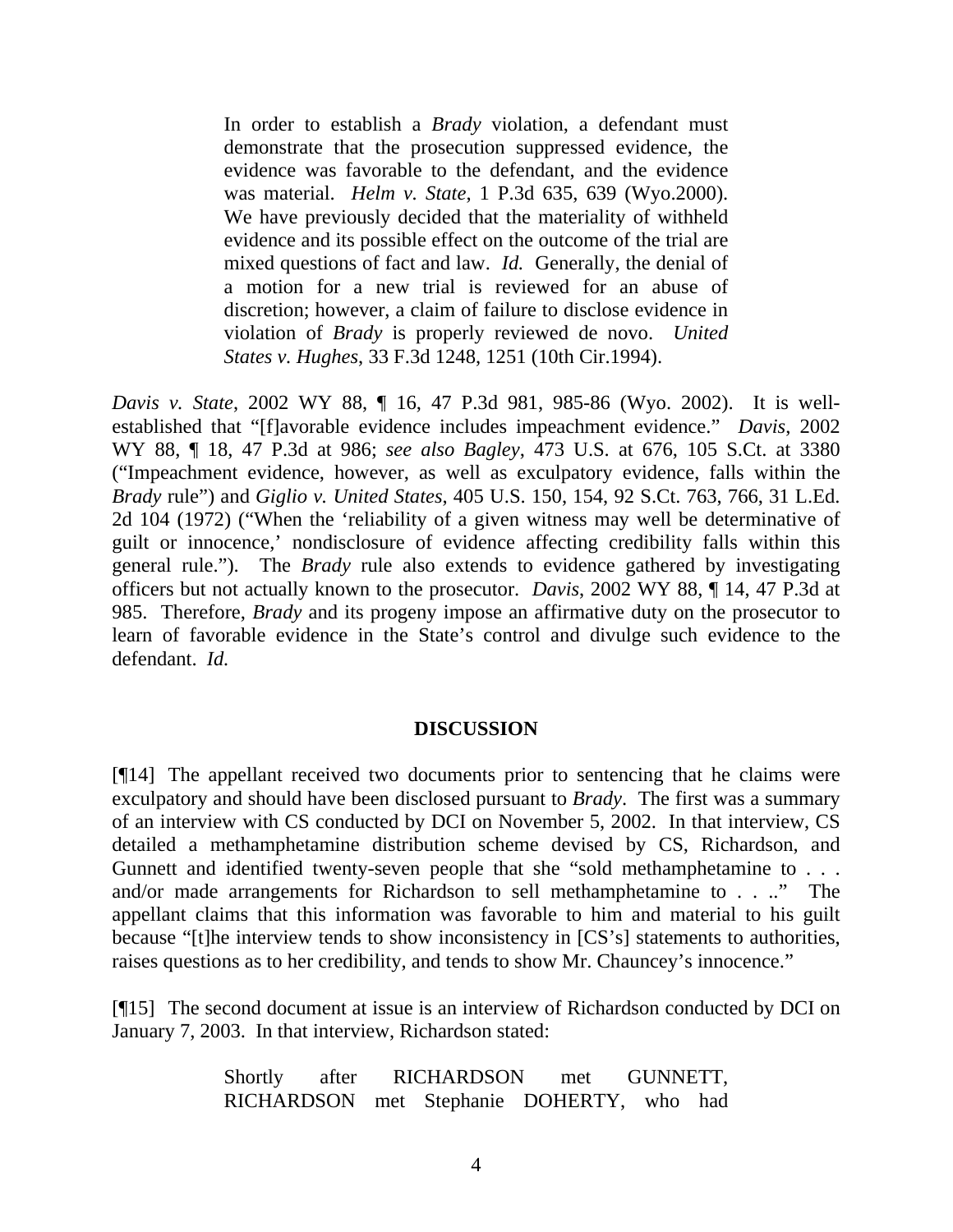previously dated GUNNETT. RICHARDSON became friends with DOHERTY and her boyfriend, Travis CHAUNCEY. RICHARDSON would babysit DOHERTY and CHAUNCEY's child . . .. During the time that RICHARDSON was associated with them, RICHARDSON never saw DOHERTY, Travis CHAUNCEY or Wes CHAUNCEY sell any drugs.

The appellant claims that his right to due process under the United States Constitution was violated by the suppression of this statement.

### **CS Interview**

[¶16] As noted above, CS was interviewed about those individuals to whom she sold – or made arrangements to sell – methamphetamine. The appellant, however, claims that CS was creating an exhaustive list of "twenty-seven (27) individuals to whom she had sold and/or delivered drugs or individuals who were involved in the illegal drug business with whom she had contact." He further characterizes this statement as one in which CS "named her sources" and identified people "who were in the illegal drug business." Therefore, the appellant claims CS's omission of his name from that list tends to show that he was not involved in the illegal methamphetamine trade. The appellant further claims that, had the information been provided to him prior to trial, it would have been a valuable impeachment tool to show that CS was deeply involved in selling methamphetamine and that CS had been inconsistent in her statements to the police (in another DCI interview on October 28, 2002, CS had implicated the appellant as one of her sources).

[¶17] Much of the appellant's argument can be dismissed because he mischaracterizes the content of CS's November 5, 2002 interview. CS was naming the people she provided drugs to, not her "sources" for obtaining drugs, as the appellant claims. The appellant was charged with conspiring to deliver, and delivery of, methamphetamine and there is no indication in the record that he ever purchased methamphetamine from CS. Therefore, this list of individuals does not tend to prove that the appellant was not involved in the illegal drug trade, as the appellant claims. At most, it tends to show that the appellant never purchased methamphetamine from CS, which information was not an issue in this case. Furthermore, CS's interviews with DCI were not inconsistent because the October 28 interview concerned whether CS had obtained methamphetamine from the appellant on October 27 or 28, while the November 5 interview dealt with the unrelated matter of to whom CS had sold methamphetamine through a distribution scheme she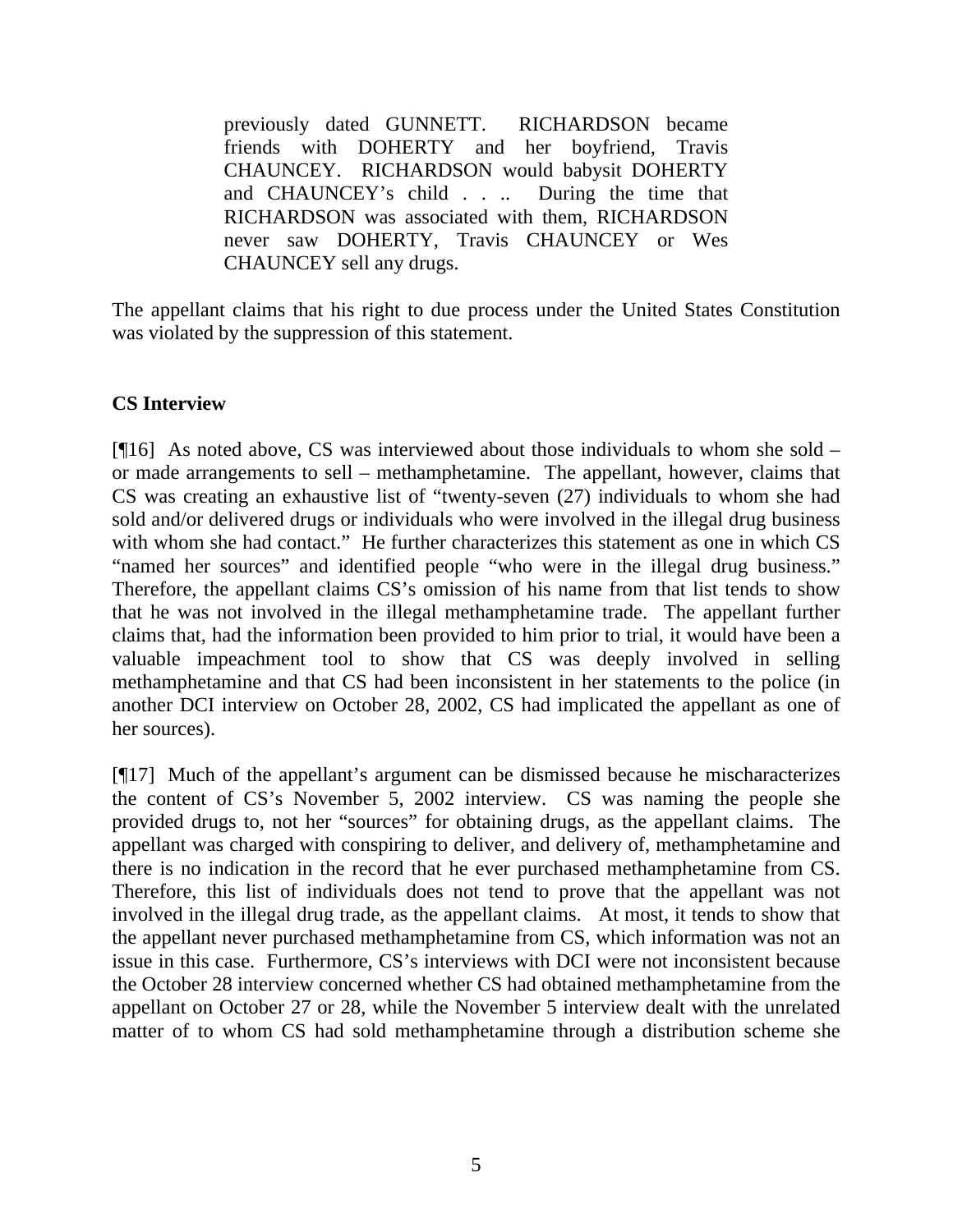developed with Richardson and Gunnett.<sup>[4](#page-6-0)</sup> A "prosecutor is not required to deliver his entire file to defense counsel, but only to disclose evidence favorable to the accused that, if suppressed, would deprive the defendant of a fair trial . . .." *Bagley*, 473 U.S. at 675, 105 S.Ct. at 3380 (footnote omitted). When the material sought simply has no bearing in a case, it is not favorable and non-disclosure of that information is not error.

[¶18] The question remains whether the CS interview should have been disclosed as favorable and material evidence because it had value as an impeachment tool. As noted above, it is well-established that impeachment evidence such as this is favorable to an accused. The critical issue then, is whether this information was material. The

> touchstone of materiality is a 'reasonable probability' of a different result, and the adjective is important. The question is not whether the defendant would more likely than not have received a different verdict with the evidence, but whether in its absence he received a fair trial, understood as a trial resulting in a verdict worthy of confidence. A 'reasonable probability' of a different result is accordingly shown when the government's evidentiary suppression 'undermines confidence in the outcome of the trial.'

*Kyles v. Whitley*, 514 U.S. 419, 434, 115 S.Ct. 1555, 1566, 131 L.Ed.2d 490 (1995) (*quoting Bagley*, 473 U.S. at 678, 105 S.Ct. at 3381).

[¶19] The appellant argues that the information from CS's interview was material pursuant to our holding in *Davis*. In that case, Davis had been convicted of conspiracy to deliver methamphetamine and delivery of methamphetamine. *Davis*, 2002 WY 88, ¶ 1, 47 P.3d at 982. His conviction was due largely to the testimony of one witness, Morris, who testified that Davis had participated in the sale of one gram of methamphetamine. *Id.* at  $\P$  7, 47 P.3d at 983. Three days after Davis was sentenced, he learned of a taped conversation between Morris and an informant that recorded Morris using narcotics. *Id.* at ¶ 11, 47 P.3d at 984. We reversed and remanded that case for a new trial reasoning that "[i]mpeachment evidence that could be used to discredit such an important witness or cast doubt on her veracity is usually material." *Id.* at ¶ 22, 47 P.3d at 987. In *Davis*, the credibility of Morris was particularly important and the state took affirmative steps to establish her as a recovering addict who was trustworthy. *Id.* at ¶¶ 7-9, 47 P.3d at 983-84. Therefore, the recorded evidence that directly contradicted her testimony made it reasonably probable that Davis did not receive a fair trial. *Id.* at ¶ 22, 47 P.3d at 987.

 $\overline{a}$ 

<span id="page-6-0"></span><sup>&</sup>lt;sup>4</sup> In his reply brief, the appellant claims that because CS mentioned Richardson and Gunnett, she must have been naming all of her sources as well as those to whom she sold methamphetamine. Even from a cursory reading of DCI's summary of CS's interview, however, it is evident that CS was merely describing a distribution scheme she had entered into with Richardson and Gunnett and was not attempting to identify everyone "in the illegal drug business."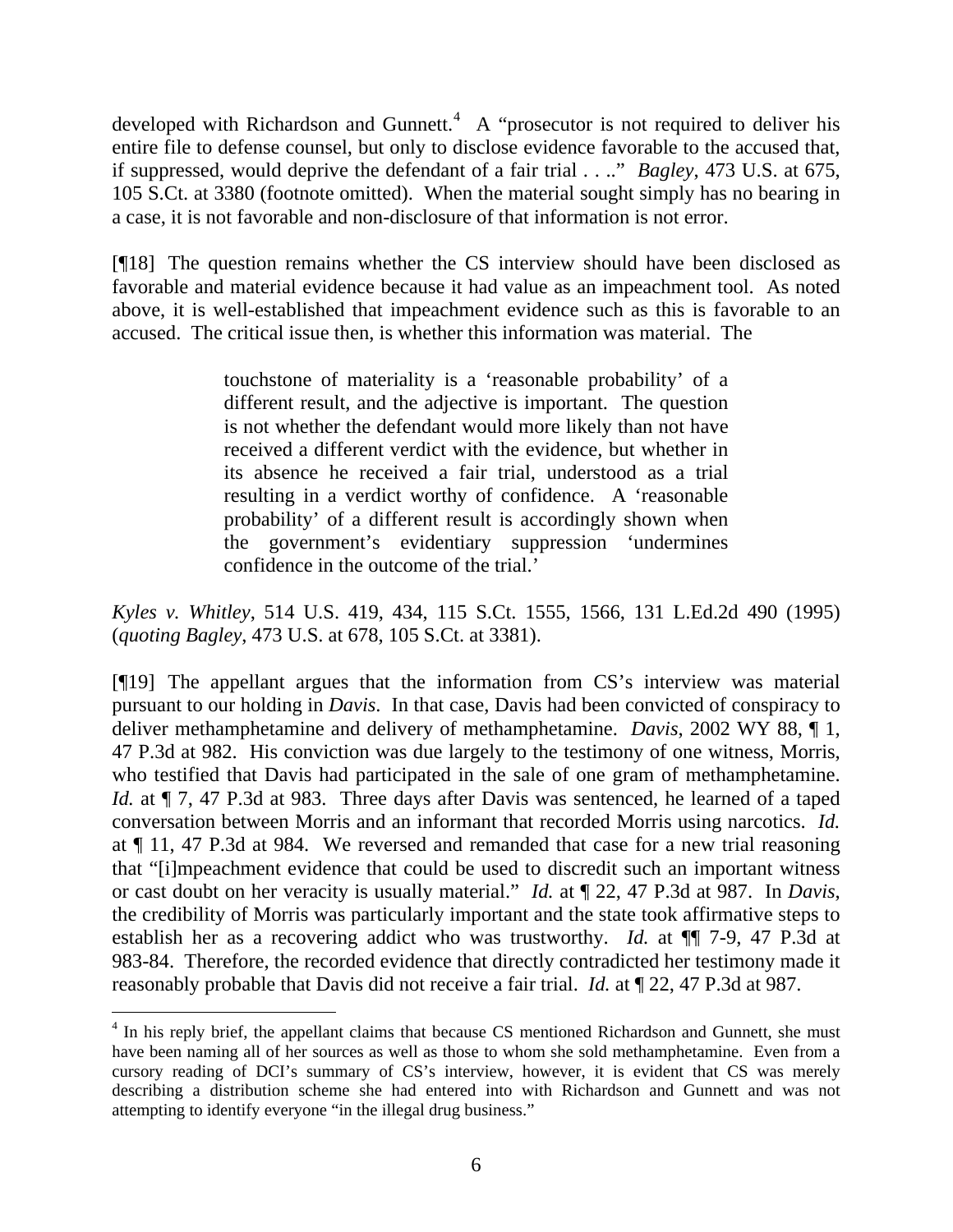[¶20] This case presents a much different situation than *Davis*. Whereas in *Davis*, Morris could not effectively be impeached without the suppressed information, in the instant case, CS's credibility was extensively challenged. At the appellant's trial, the district court expressly allowed the defense wide latitude in impeaching CS and testing her veracity because, according to the trial judge, "[a]fter the Dysthe [v. State, 2003 WY 20, 63 P.3d 875 (Wyo. 2003),] case that the Supreme Court recently decided, I'm pretty nervous about not allowing full inquiry of prosecution witnesses." Any impeachment evidence that could be gleaned from the November 5 interview became known to the jury. CS did not deny her involvement in the distribution and use of narcotics. Specifically, the jury had been told that CS was a "worldly young lady" who received special deals from methamphetamine dealers because she was able to set the dealers up with other buyers. On direct and cross-examination, CS's past use of methamphetamine, marijuana, and cocaine was explored, as were her previous drug-related arrests and convictions and her difficulty abstaining from narcotics. CS was also questioned about her mental state on the night in question, to which she replied that she had used methamphetamine earlier on October 27 and that night she was, "[n]ot really high, but more just coming down." The appellant was also given extensive discovery materials that included statements by CS and another individual tending to show she was heavily involved in using and selling narcotics. Finally, the appellant had CS's testimony from Doherty's trial which detailed CS's drug use and which was also used at the appellant's trial to impeach CS.

[¶21] We have said that "[e]vidence which is 'at best cumulative' does not meet the *Bagley* materiality standard." *Relish v. State*, 860 P.2d 455, 460 (Wyo. 1993) (*quoting United States v. Perkins*, 926 F.2d 1271, 1275 (1st Cir. 1991)); *see also United States v. Trujillo*, 136 F.3d 1388, 1394 (10th Cir. 1998) ("We agree with the district court the undisclosed impeachment evidence was cumulative to Mr. Ladd's testimony on direct and cross-examination, and thus would have provided only marginal additional support for Mr. Trujillo's defense."). While we reaffirm our holding in *Davis* that impeachment evidence relating to the State's principal witness is usually material, materiality still must be independently analyzed under the *Kyles*/*Bagley* formulation and we must ask whether "evidentiary suppression 'undermines confidence in the outcome of the trial.'" *Kyles*, 514 U.S. at 434, 115 S.Ct. at 1566 (*quoting Bagley*, 473 U.S. at 678, 105 S.Ct. at 3381). Where, as in the instant case, a witness for the State has been exhaustively impeached, both generally and as to the specific issue addressed by the suppressed evidence, we do not believe that one additional piece of cumulative information makes the verdict unworthy of confidence.

[¶22] In two sentences, the appellant also claims for the first time in his reply brief that we must find this interview to be favorable both because if CS was involved in dealing methamphetamine, she would not need to purchase small amounts from the appellant for her personal use, and because it tended to prove that CS was attempting to "curry favor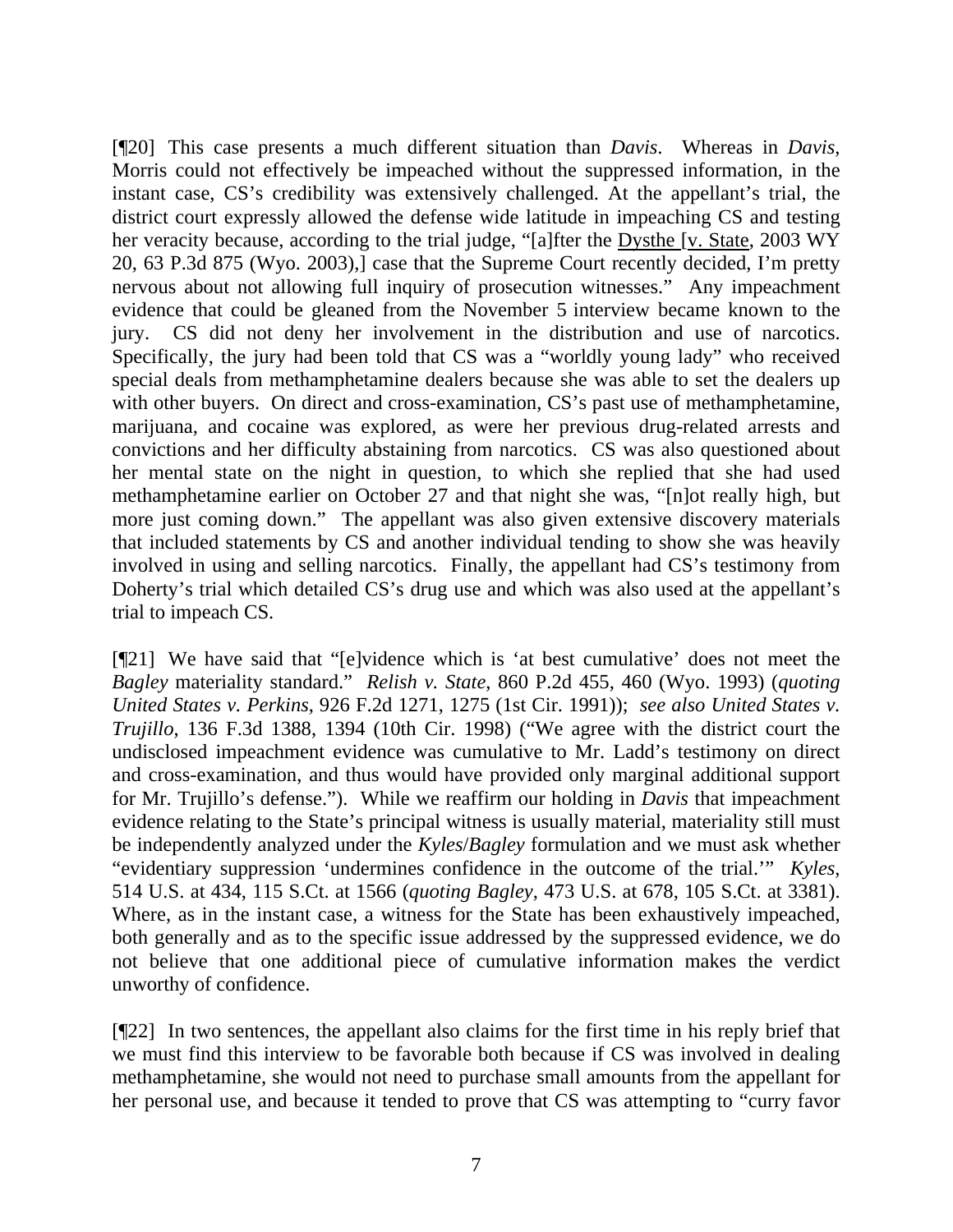with law enforcement by assisting in obtaining [a] conviction<sup>[]</sup> against" the appellant. Besides suffering from the fatal flaw of being raised for the first time in the appellant's reply brief, *see, for example, Pena v. State*, 2004 WY 115, ¶ 44 n.6, 98 P.3d 857, 874 n.6 (Wyo. 2004) and W.R.A.P. 7.03, these arguments must fail because, again, the impeachment material contained in the November 5 interview was already presented to the jury from other sources and these new arguments could have been made by defense counsel based on the materials already in his possession. We will, therefore, not consider these arguments further.

# **Richardson Interview**

[¶23] The appellant next claims that the summary of Richardson's January 7, 2003 interview, quoted above, was suppressed in violation of *Brady*. Specifically, the appellant claims the information could have been used substantively to show his innocence, to impeach CS by contradiction, and would have carried great weight at trial because it was a statement given to DCI and, as a result, the jury would not have viewed it as "self-serving." Therefore, we must determine whether the Richardson interview was suppressed, favorable, and material. *Davis*, 2002 WY 88, ¶ 16, 47 P.3d at 985.

[¶24] Although the State appears to concede that the Richardson interview was "suppressed" for purposes of our analysis, it actually presents us with a suppression argument couched in materiality terms. The State argues, as it did in the district court, that Richardson's testimony in Doherty's trial contained the same information as the Richardson interview and that the State had no duty to disclose the interview because the appellant had access to the record in Doherty's trial. Further, the State claims that the appellant "was in a solid position without the DCI report to have evaluated Richardson's availability and usefulness as a defense witness" because of his personal relationship with her. The appellant equivocally responds that his trial counsel was unsure whether he had ever seen Richardson's testimony in the Doherty trial and suggests in his reply brief that it is the State's burden to prove that he reviewed Richardson's previous testimony.

[¶25] The Second Circuit Court of Appeals has said that "[e]vidence is not 'suppressed' if the defendant either knew or should have known of the essential facts permitting him to take advantage of any exculpatory evidence." *United States v. LeRoy*, 687 F.2d 610, 618 (2d Cir. 1982), *cert*. *denied,* 459 U.S. 1174 (1983) (internal citations omitted); *see also Relish*, 860 P.2d at 459 (citing with approval the *LeRoy* court's reasoning). The fact that the appellant's trial attorney used CS's testimony from Doherty's case as an impeachment tool satisfies us that he had access to and reviewed the record in that case.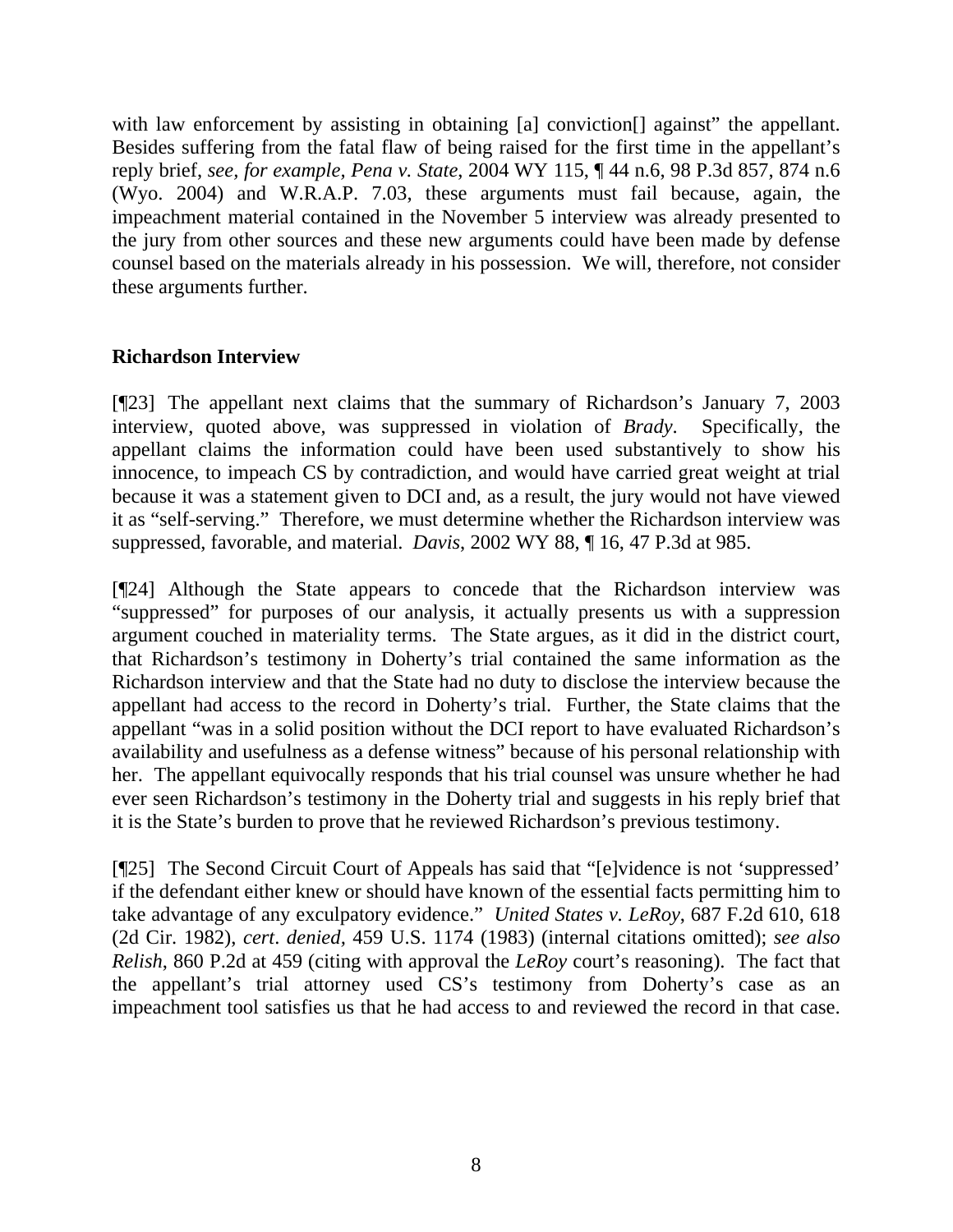If he failed completely and diligently to review that record and, as a consequence, overlooked Richardson's testimony, that evidence was not suppressed by the State and no *Brady* violation occurred.

[¶26] However, the State admits that the content of Richardson's testimony in Doherty's case does not exactly address the information contained in Richardson's January 7, 2003 interview. Richardson testified at Doherty's trial that she had spoken to CS on the night of October 27, 2002, and believed she had given CS the methamphetamine she possessed when she was arrested on October 28. However, according to Richardson, she was in Wes Chauncey's bedroom all night and did not know CS was in the trailer until she came to the bedroom door. Therefore, she did not testify about who, if anyone, had let CS into the trailer or who CS had encountered inside the trailer before coming to Richardson's bedroom. In contrast, during Richardson's January 7, 2003 interview, she simply stated that she never saw Doherty or the appellant sell any drugs and made no reference to the events of October 27 and 28. Richardson's interview and her testimony in Doherty's trial, while similar, are not identical and the question remains whether the specific content of the interview was suppressed, favorable, and material.

[¶27] The State argues that, due to the personal relationship between the appellant and Richardson, the appellant "was in a better position than the prosecution" to determine how useful Richardson would be as a defense witness. While this may be true, this argument ignores the edict of *Brady* and its progeny that information in the possession of the State may not be suppressed if it is favorable and material. The State has presented us with no authority to suggest that the content of a witness' interview with law enforcement officers is equally available to a defendant when the defendant is acquainted with that witness. Absent such an argument, this interview appears to be suppressed under *Brady*.

[¶28] The State has also failed to convince us that the content of the January 7 interview was not favorable to the appellant. The State concedes that, because she lived in the trailer and babysat the appellant's child, Richardson had a close personal relationship with the appellant. It seems clear that, by virtue of this relationship, Richardson's statement that she had never seen the appellant sell drugs would meet our evidentiary requirement of relevance (*see* W.R.E. 402) and, therefore, be at least marginally favorable to the appellant.

[¶29] While the Richardson interview was suppressed and favorable to the appellant, the State is correct that, in this case, the information was not material. The State aptly notes that the appellant's argument regarding the Richardson interview is inconsistent with his trial strategy. Doherty testified for the appellant at trial and she claimed full responsibility for selling methamphetamine to CS. Doherty also testified during crossexamination that Richardson had lied when she testified at Doherty's trial that she had given CS methamphetamine on October 27, 2002, and had spoken to her later that night at the appellant's home. Richardson's interview, however, tended to show that neither